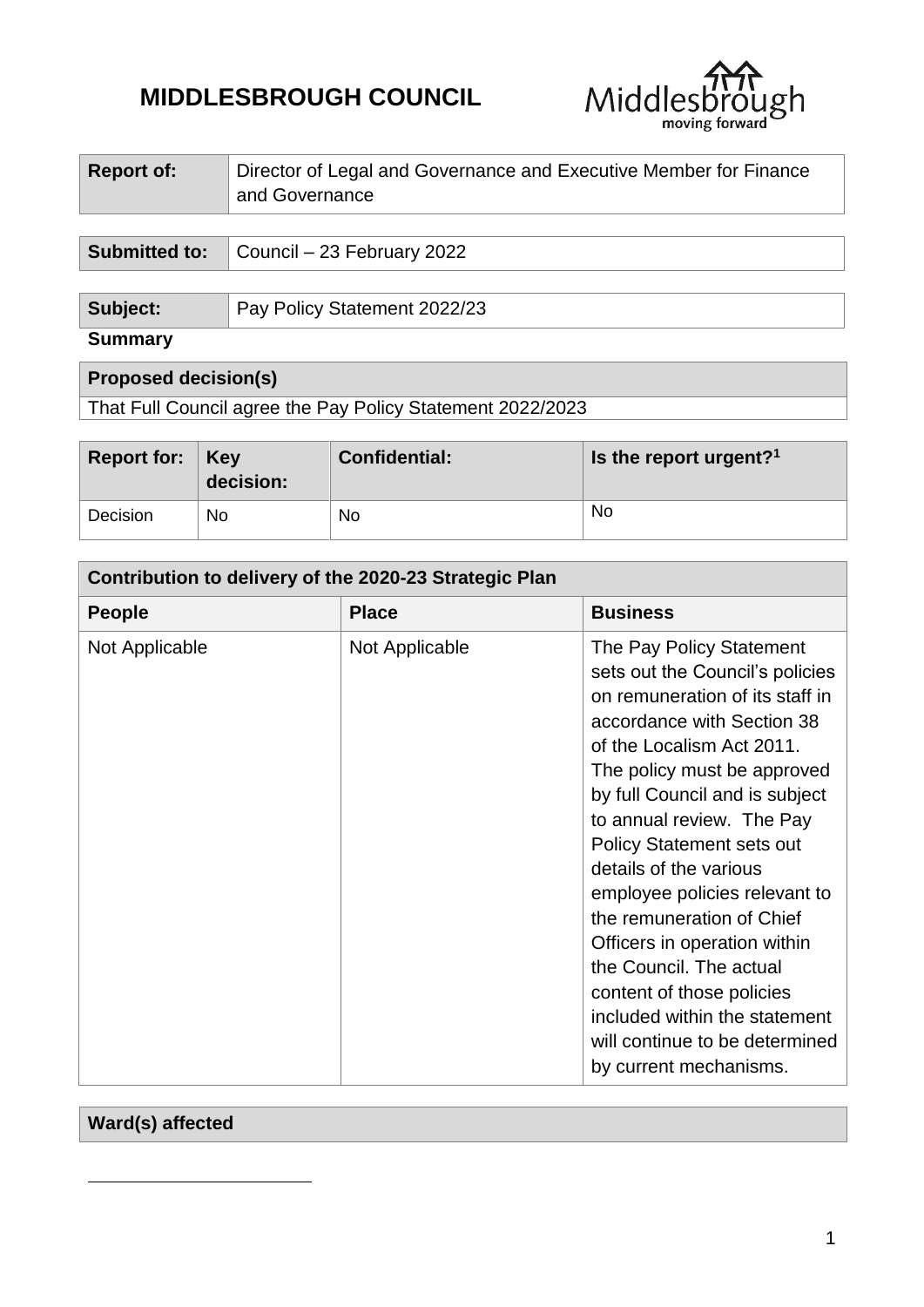# **What is the purpose of this report?**

The purpose of the report is to set out the Pay Policy Statement 2022/2023 for consideration by full Council.

## **Why does this report require a Member decision?**

It is a requirement of the Localism Act 2011 (Section 38) that the Council produces an annual Pay Policy Statement, in line with supplementary statutory guidance. The policy must be approved by full Council.

# **Report Background**

To comply with the Localism Act 2011, the Council is required to approve a Pay Policy Statement setting out details of the Council's policies on the following:

- **Level of remuneration of Chief Officers**
- **EXECTE:** Level of remuneration paid upon recruitment
- Payment of increments
- **Enhanced / additional pension contributions**
- Payment of bonuses, performance related pay and severance pay for Chief Officers
- Awarding additional fees for election work
- The creation of new posts with a salary package over £100,000 per annum
- Employment of individuals already in receipt of a local government pension
- **Employment of ex-employees as Chief Officers under a contract for services**

The Pay Policy Statement also sets out:

- The Council's approach to the pay of its lowest paid employees
- **The relationship between Chief Officer pay and the Council's remaining employees** as set out within the context of the pay multiple calculation
- **How the Pay Policy Statement will be publicised**

## **What decision(s) are being asked for?**

That Full Council agree the Pay Policy Statement 2022/2023.

#### **Why is this being recommended?**

The Pay Policy Statement is being recommended to ensure that the Council complies with statutory requirements in relation to publication of information required by the Localism Act 2011.

#### **Other potential decisions and why these have not been recommended**

The only other option would be not to approve the Pay Policy Statement. This is not recommended because it would result in failure to comply with the Localism Act 2011.